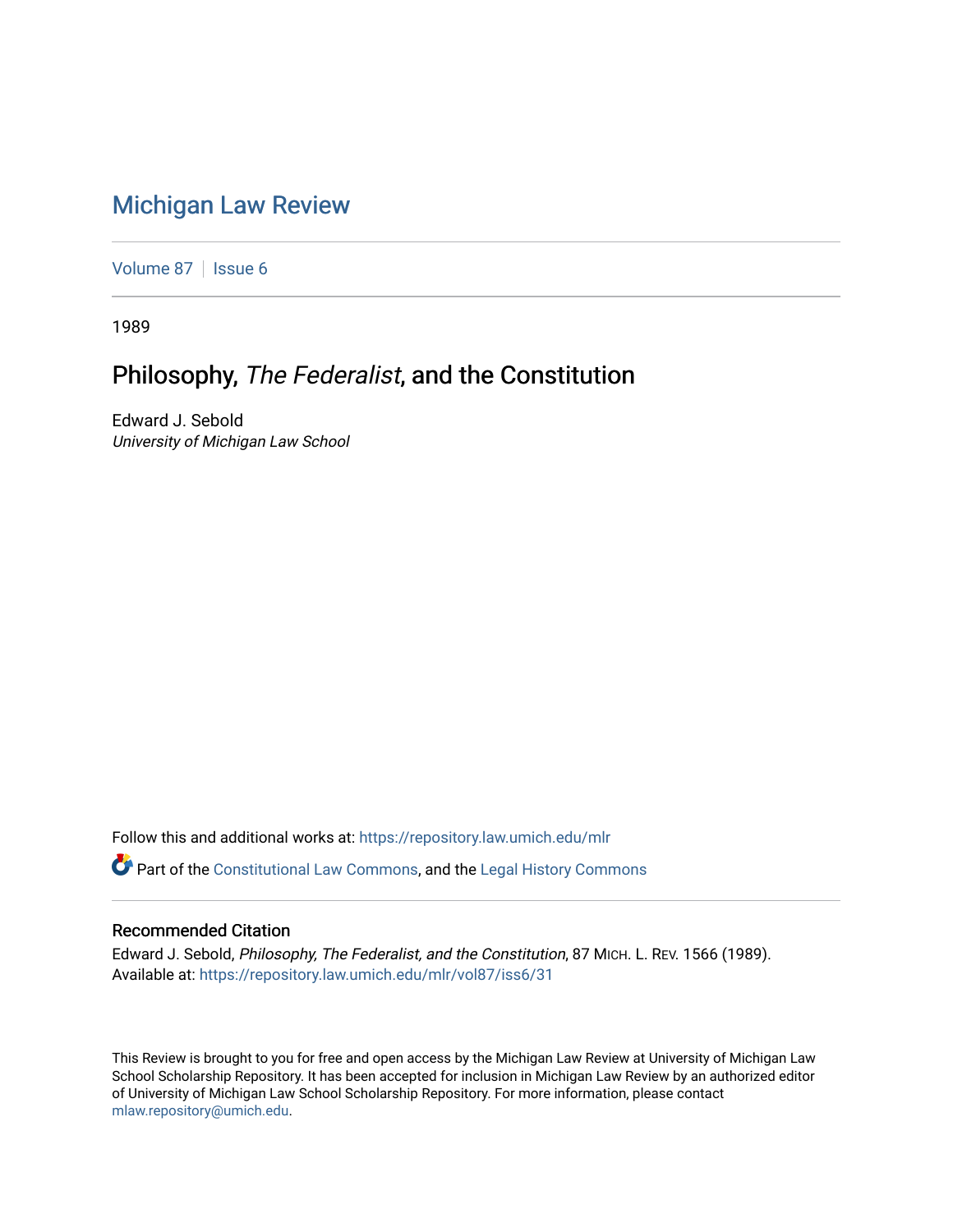PHILOSOPHY, *THE FEDERALIST,* AND THE CONSTITUTION. By *Morton White.* New York: Oxford University Press. 1987. Pp. xi, 273. \$29.95.

Imagine a 200-year-old tree symbolic of the United States government. The trunk of the tree generates its branches, just as the text of the Constitution engenders the American form of national government. The roots of the tree draw support from the soil. Similarly, *The Federalist Papers,* the roots of the Constitution, drew support from the rich philosophical milieu of the eighteenth century.

In his new book, Professor Morton White<sup>1</sup> explores this philosophical soil, from which the authors2 of *The Federalist* culled arguments favoring the Constitution. White's exploration focuses on the substantive philosophical claims Publius proffered in support pf the Constitution, and on the philosophical procedure Publius employed to arrive at his substantive conclusions.

As White began his study, he faced two difficulties. First, a lack of literature presenting a systematic view of *The Federalist* required White to conduct extensive research. Of course, that lack of literature also allows White to proclaim the uniqueness of his work.<sup>3</sup> Second, presenting the philosophy of *The Federalist* was "peculiarly difficult" because Professor White sought "to extract a philosophy" (p. vii) from a work concerned not with advocating a particular philosophy but rather devoted to the more practical purpose of rallying support for the ratification of the United States Constitution. In this capacity, *The Federalist* "defended some very practical detailed propositions in law and politics."4

<sup>1.</sup> Professor, The Institute for Advanced Study, Princeton, New Jersey. His current book is a sequel to M. WHITE, THE PHILOSOPHY OF THE AMERICAN REVOLUTION (1978), but "a sequel which may be read and understood by those who have not read its predecessor." P. vii. White links his current work with its predecessor in chapter 13, entitled *"The Federalist* and the Declaration of Independence Compared." The chapter concludes that "there is no fundamental philosophical difference between the Declaration and *The Federalist."* P. 211.

<sup>2.</sup> Alexander Hamilton, James Madison, and John Jay authored *The Federalist Papers.*  "Publius" was their collective pseudonym. *"The Federalist,* addressed to the People of the State of New York, was occasioned by the objections of many New Yorkers to the Constitution which had been proposed on September 17, 1787, by the Philadelphia Convention." THE FEDERALIST xi (J. Cooke ed. 1961).

<sup>3. &</sup>quot;[S]o far as I know, no other philosopher has ever presented a synoptic view of the major philosophical ideas in *The Federalist."* P. vii. White concedes that other authors have written on individual strands of philosophy in *The Federalist. See, e.g.,* D. EPSTEIN, THE POLITICAL THE· ORY OF *The Federalist* (1984); D. ADAIR, FAME AND THE FOUNDING FATHERS (1974); Wright, *The Federalist on The Nature of Political Man,* 59 ETHICS 17 (1949). In general, White's endnotes are a rich source of information on the individual philosophical elements that influenced Publius.

<sup>4.</sup> P. 3. For an extended argument that *The Federalist* was merely campaign literature designed for the practical purpose of ratifying the Constitution, see A. FURTWANGLER, THE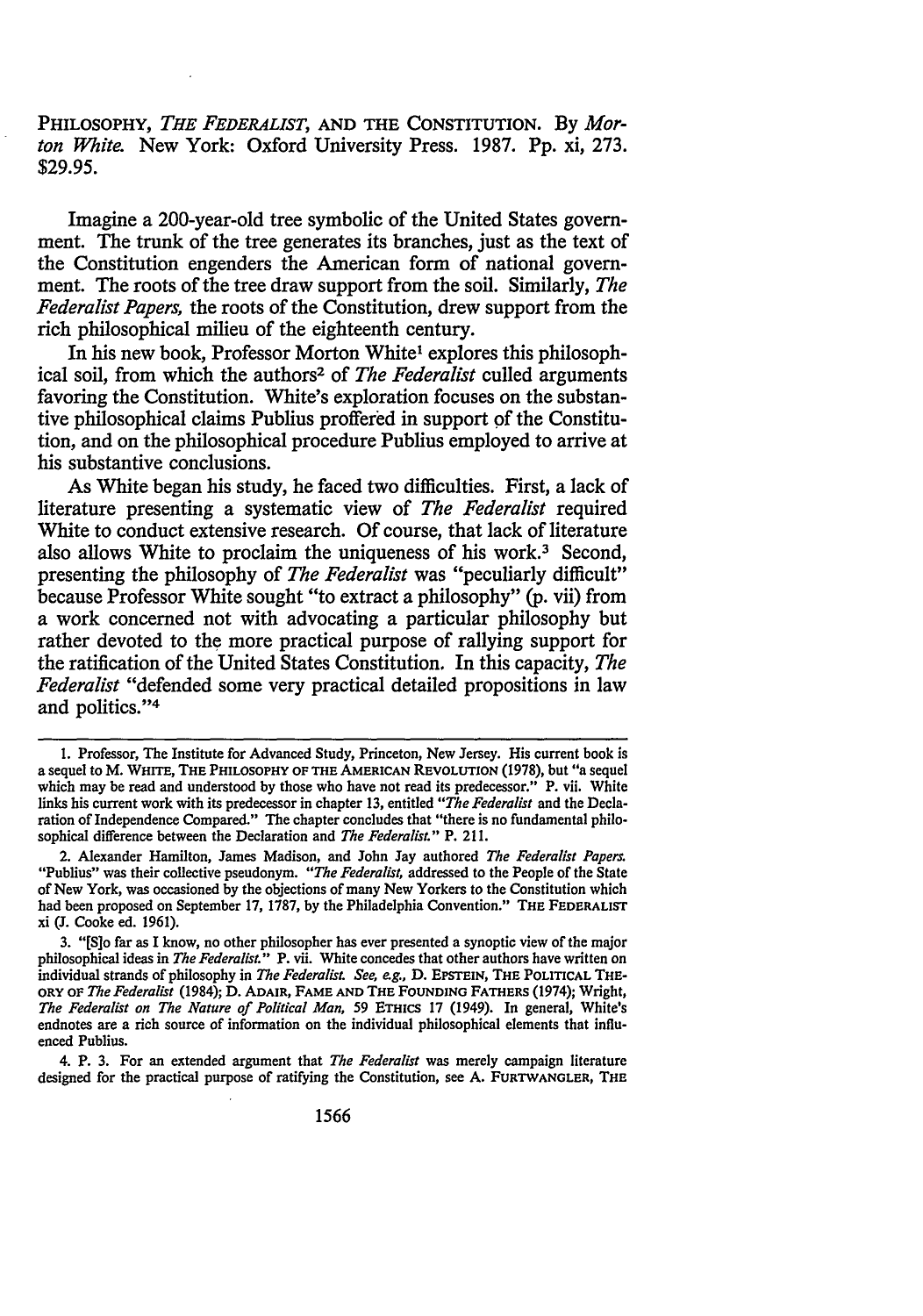## May 1989] *Legal History* 1567

This practical thrust of *The Federalist* may cause readers to question the validity of White's abstract exploration. White, however, defends his study against the suggestion that *The Federalist* and its authors were influenced only by pragmatism. *5* White argues that the authors "often used language and expressed ideas which must be examined philosophically if we are to understand the authors adequately" (p. 4). For example, because "no pair of words played a larger part in the total argument of *The Federalist"* than "reason" and "experience" (p. 6), probing their philosophical meaning reveals the underlying premises of *The Federalist.* 

This need for a theoretical examination motivates White to offer a portrait of Publius' substantive claims in metaphysics, morals,<sup>6</sup> epistemology, psychology,<sup>7</sup> theology, and political technology. Although White paints his portrait with a broad brush, he narrows his strokes by noting that the ideas appearing most frequently in *The Federalist* are descriptive statements of psychology and political technology.

The authors of *The Federalist* presented a psychological theory comparing the strengths of different motives behind individual and group behavior. Publius believed "hostile passions, immediate interests, and partial interests play a greater part in determining human action than do friendly passions, long-term interests, group interests, and reason" (p. 127). For example, Publius stated that "passion never fails to wrest the sceptre from reason."8 Because reason was a weak motive, Publius feared that members of factions and even members of the governing class would transgress the rational requirements of moral duty. Consequently, Publius was eager to design a system of government to check the tendency of passion to override reason.

Publius turned to political technology to argue for a system of government that enabled positive motives and political opportunities to coincide, while barring congruences between negative motives and political opportunities. Publius' study of political technology led him to advocate a federal system of government. The now-familiar struc-

6. White believes the ethical foundation of *The Federalist* is underdeveloped in the writings of Publius. As a result, in chapter 13 he compares the moral systems of *The Federalist* and the Declaration of Independence in order to illuminate the ethical framework of *The Federalist.* Pp. 208-27.

7. In the eighteenth century, psychology was a branch of philosophy and thus remains of interest to current philosophers. *See* pp. 7, 9, 197.

8. P. 114 (quoting THE FEDERALISf No. 55, at 374 (J. Madison) (J. Cooke ed. 1961)).

AUTHORITY OF PUBLIUS (1984). For a summary of Furtwangler's argument, see Book Notice, 83 MICH. L. REV. 1088 (1985).

<sup>5.</sup> P. 5. White quarrels with the work of Charles Beard, who has concentrated on the practical influences surrounding *The Federalist See* c. BEARD, THE ENDURING FEDERALISf (1948); C. BEARD, AN EcONOMIC INTERPRETATION OF THE CONSfITUTION OF THE UNITED STATES (1913). White also argues against those who confine philosophy in *The Federalist* to a theory of human nature and a view of history.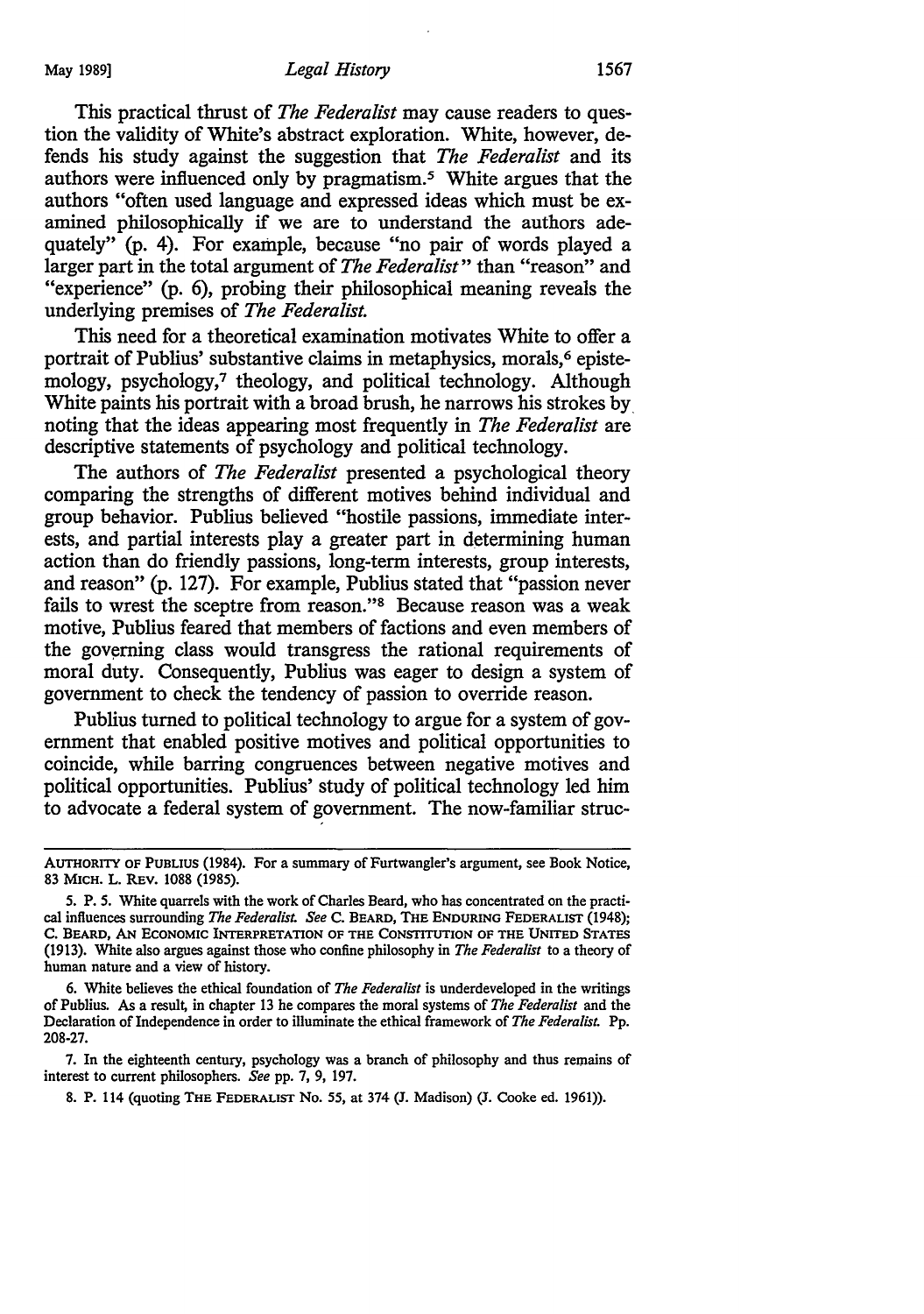ture based on separation of powers plus checks and balances meshed with Publius' views on human and governmental motivation.

While White presents an in-depth description of the theoretical background for Publius' views on political technology, he stops short of appraising the governmental system produced by the technology. For example, Publius obviously believed that the benefits outweighed the inefficiencies produced by separation of powers. White, 200 years later, is in a position to evaluate critically Publius's belief; instead, White merely describes separation of powers. In general, White leaves to the reader the task of assessing whether the influence of philosophy on Publius produced positive or negative consequences for American government.

According to White, one must analyze the procedure Publius employed to support his substantive claims in order to understand fully the philosophy behind *The Federalist.* Publius' methodology comprised a "philosophical hybrid, an offspring of Lockeian rationalism in morals and Humeian empiricism in politics" (p. 227). Like Locke, Publius believed in the existence of self-evident ethical maxims that are established merely by examining relations between ideas. Rationalism in the realm of ethics inheres in Publius' attachment to natural rights. Natural rights, for example the right to pursue one's liberty and happiness, followed from "duties that every man has to his Creator and therefore were not attributed to men in empirical statements but rather in statements  $\dots$  regarded as truths which could be axioms or theorems in a demonstrative science of morality ... " (p. 34). Publius, in contrast to his rationalism in ethics, appealed to history and experience in defense of his political theory and technology. In Number 6, for instance, Publius uses three varieties of experience to support his argument that private passions of leading individuals sometimes produce great national events.<sup>9</sup>

Despite the appearance of a dichotomy between rationalism in ethics and empiricism in political science, White cautions that Publius did not always maintain the distinction between the two methodologies. <sup>10</sup>

10. In Number 31, for example, Hamilton argues that a political proposition, the necessity of a general power of taxation in the central government, could be established through a Lockeian system of self-evident propositions. Hamilton writes, "How else could it happen . . . that pro-

<sup>9.</sup> The first variety of experience draws on a general knowledge of human nature: In Number 6 Hamilton writes, "To look for a continuation of harmony between a number of independent unconnected sovereignties . . . would be to disregard the uniform course of human events, and to set at defiance the accumulated experience of ages." THE FEDERALIST No. 6, at 28 (A. Hamilton) (J. Cooke ed. 1961). The second variety of experience relies on causal state· ments about past historical events: For example, "[t]he celebrated Pericles, in compliance with the resentments of a prostitute •.• vanquished and destroyed, the city of the *Samnians." Id.* at 29 (emphasis in original). The third variety of experience draws on causal statements about current historical events: "Perhaps however a reference . . . may with propriety be made to a case which has lately happened among ourselves. If Shays had not been a *desperate debtor* it is much to be doubted whether Massachusetts would have been plunged into a civil war." *Id.* at 31 (emphasis in original).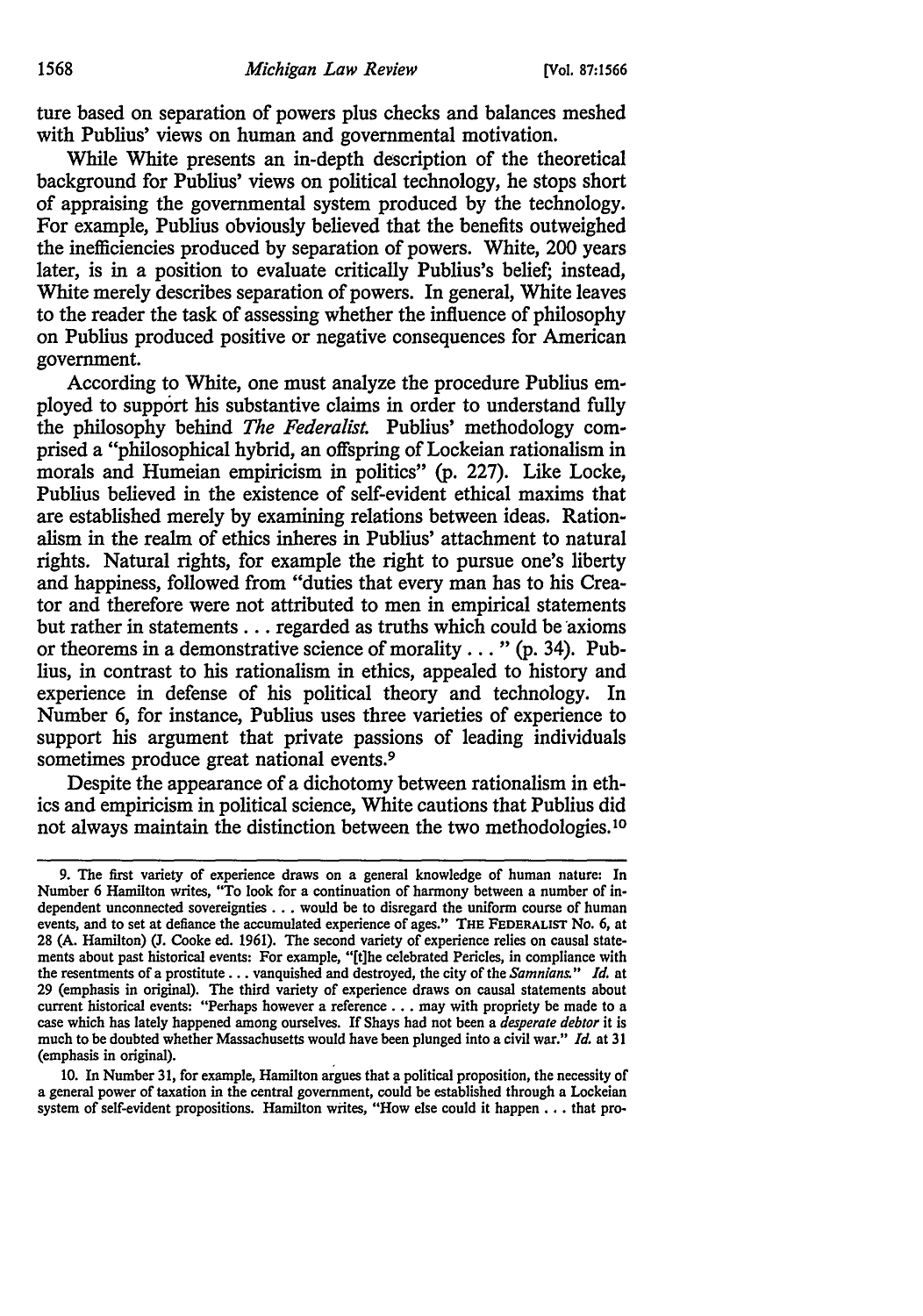$\ddot{\phantom{a}}$ 

White's cautionary note epitomizes his carefully reasoned analysis, as he refrains from drawing overly broad conclusions or oversimplifying the complexities of Publius' work.

In general, Professor White's book is well designed to guide the reader, especially the busy professor or judge with an interest in philosophy but not an in-depth knowledge, through the philosophy of *The Federalist.* White begins each chapter with a road map, and then divides the chapters into sections with headings designed to summarize the thesis of each section. White also includes a chapter summarizing the philosophy underlying *The Federalist* (ch. 12).

Unfortunately, two features tarnish White's otherwise excellent work. First, while White generally exercises proper judgment on the amount of repetition necessary to make his analysis clear, at times readers with a background in philosophy or even those paying close attention will find White's repetition stifling. Second, White seems to overindulge in truculent criticism of authors with whom he disagrees. The scholarship of Charles Beard<sup>11</sup> serves as White's favorite foil.<sup>12</sup> But while Beard-bashing becomes annoying, it at least advances the argument that philosophy had a major influence on Publius.

Overall, White presents an outstanding exploration of the philosophical soil that nurtured both *The Federalist* and the Constitution. White's primary contribution lies in weaving together the disparate substantive and procedural strands comprising Publius' support for the Constitution. However, the immediate impact of White's book is lessened because he never explicitly informs the reader of the importance and usefulness of her newly acquired understanding of *The Federalist.* 

Yet, with a little thought, one can imagine ways in which the lessons of White's book may prove useful to its intended audience. For example, a knowledge of the philosophical justification for the separation of powers doctrine can aid judges, professors, and students in a number of ways. Because scholars often bolster their arguments by citing *The Federalist,* 13 a reader who comprehends the theoretical ra-

11. *See supra* note 5.

12. For example, White does not mince words in arguing against Beard's position that the authors of *The Federalist* were economic determinists:

Madison became attractive to Beard, who seems to have been looking for a way to make his own method of interpreting the Constitution respectable while acknowledging its similarity with the views of thinkers in the Marxian tradition. However, had Beard read *Number JO*  with Hume's essay "Of Parties in General" beside him, he might have seen how distorted an interpretation of *Number 10* he was giving.

P. 75 (emphasis in original).

13. *See, e.g.,* Edwards, *Regulating Judicial Misconduct and Divining "Good Behavior" for Federal Judges, 81* MICH L. REv. 765 (1989) (arguing that Publius' separation of powers theory supports arguments for judicial independence).

positions so clear as those which manifest the necessity of a general power of taxation in the government of the union, should have to encounter any adversaries among men of discernment?" THE FEDERALIST No. 31, at 195 (A. Hamilton) (J. Cooke ed. 1961).